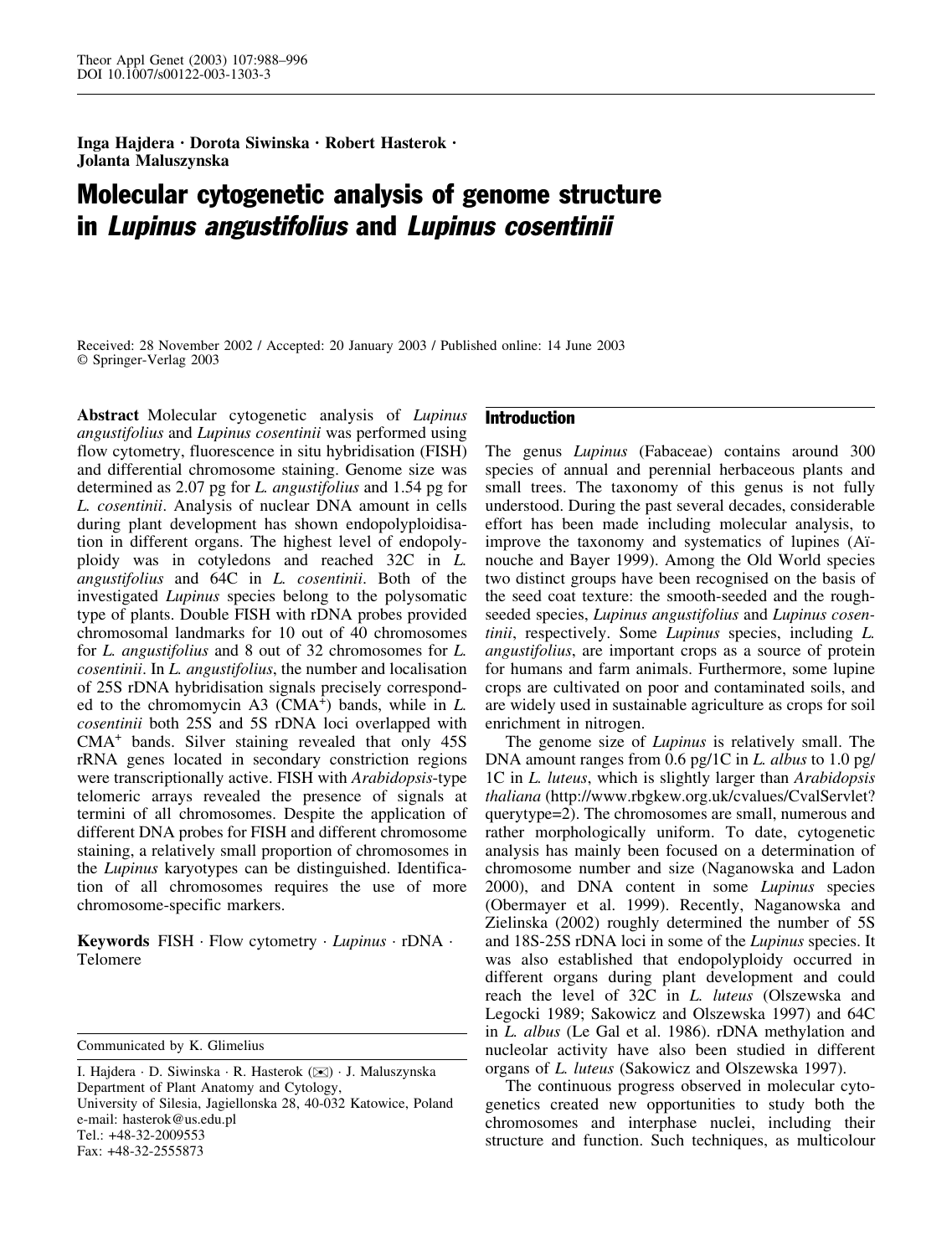fluorescence in situ hybridisation (mFISH) have allowed simultaneous application of several DNA probes and their localisation. rRNA genes have been widely used as chromosome markers for karyotyping (e.g. in A. thaliana—Murata et al. 1997; Fransz et al. 1998, Hordeum vulgare—Leitch and Heslop-Harrison 1993; Trifolium repens—Ansari et al. 1999), and for studying the evolutionary relationship within many genera (e.g. Phaseolus—Moscone et al. 1999; Lathyrus—Ali et al. 2000; Brassica—Hasterok et al. 2001; Glycine—Singh et al. 2001). The work on Beta vulgaris represents a good example of the efficient use of both tandem and dispersed repeats to saturate cytogenetic maps in plant species with small and morphologically uniform chromosomes (Schmidt and Heslop-Harrison 1998). However, the modern molecular cytogenetic methods have not been extensively applied to study Lupinus chromosomes.

The aim of the present study was to localise the chromosomal position of 5S rRNA and 25S rRNA genes by FISH, along with the fluorescent CMA/DAPI banding pattern and silver staining. The study also utilised FISH with telomeric  $(TTTAGGG)$ <sub>n</sub> arrays to check if and where they are distributed in the chromosomes of Lupinus species. In addition, the nuclear DNA content and pattern of ploidy level in different organs of young plants of L. angustifoius and L. cosentinii were determined.

## Materials and methods

Plant material and chromosome preparation

Seeds of L. angustifolius L. cv Emir  $(2n = 40)$  and L. cosentinii Guss.  $(2n = 32)$  were hydrated with running tap water at room temperature (RT—approximately 22 °C) for  $\overline{24}$  h. After removing seed coats the seeds were germinated on moist filter paper in Petri dishes. To induce development of secondary roots, the tip of the primary root was removed. Secondary roots 1.5–2 cm long were treated with 2 mM 8-hydroxyquinoline for 2 h at RT and then 1 h at 4 C, and finally fixed for 4 h in freshly prepared 3:1 methanol:glacial acetic acid. Fixed roots were washed in 0.01 M citric acid—sodium citric buffer (pH 4.8) and digested in a mixture of 40% (v/v) pectinase (Sigma), 2% (w/v) cellulase (Calbiochem) and 2% (w/v) cellulase "Onozuka R-10" (Serva) for 4 h (L. angustifolius) or 3 h (L. cosentinii) at 37 °C. Single root-tips were transferred into a drop of 45% acetic acid on a microscope slide and squashed. The coverslips were removed after freezing and the preparations were briefly post-fixed in 3:1 pre-chilled ethanol:glacial acetic acid and dehydrated for 30 min in absolute ethanol. The air-dried slides were stored at 4 °C before use.

#### Staining methods

Chromosome analysis was carried out using double fluorescent staining with chromomycin  $A_3$  (CMA) and 4', 6-diamidino-2phenylindole (DAPI) (Schweizer 1976). Slides were stained with 0.5 mg/ml of CMA solution (Serva) in the dark for 1.5 h, briefly rinsed in distilled water, air-dried and mounted in Vectashield (Vector Laboratories—H-1000) containing 2.5  $\mu$ g/ml of DAPI (Serva). After staining, for better band differentiation, the slides were 'matured' at  $37 \text{ °C}$  for  $3-4$  days prior to examination. When the images of CMA fluorescent staining were taken, the coverslips were gently removed and the preparations were de-stained in  $3:1$ ethanol:glacial acetic acid, and then used for FISH.

Transcriptional activity of 45S (18-5.8–25S) rRNA genes was determined using silver staining (Hizume et al. 1980). Slides were immersed in a borate buffer (pH 9.2), dried, and several drops of freshly prepared 50% (w/v) silver nitrate (Merck) in re-distilled water were applied. Then the slides were immediately covered with a nylon mesh, incubated in a moisture chamber for about 15 min at 42 °C, washed in distilled water, air-dried and mounted in DPX.

#### Probe labelling

The following probes were used in this study:

- (1). Telomeric probe (HT100.3): arrays of Arabidopsis-type telomeric repeats  $(TTTAGGG)_n$  were assembled by annealing oligonucleotides TELAC2 (5'-CTA AAC CCT AAA CCC TAA ACC CTA A-3') and TELGT2 (5'-GGT TTA GGG TTT AGG GTT TAG GGT TTA G-3'). Following gap repair with DNA polymerase (Klenow fragment) and T4 DNA ligase, arrays were tailed with Taq DNA polymerase and cloned into pGEM-T Easy (Promega) following manufacturer's instructions. A clone containing approximately 30 copies of the repeat was used as the template for subsequent PCR labelling reaction with rhodamine-4-dUTP (Amersham—RNP 2122). Oligonucleotides and conditions used for PCR labelling were as follows: universal M13 forward (5'-CAG GGT TTT CCC AGT CAC GA-3') and reverse (5'-CGG ATA ACA ATT TCA CAC AGG A-3') sequencing primers, 93 °C  $\times$  5 min, 35 cycles of 94 °C  $\times$  30 s, 55 °C  $\times$  30 s, 72 °C  $\times$  90 s, and 1 cycle of 72 °C  $\times$ 5 min.
- (2). 5S rDNA (pTa794): a 410-bp clone was isolated from Triticum aestivum (Gerlach and Dyer 1980). Label, oligonucleotides and conditions used for PCR labelling were the same as for the telomeric probe.
- (3). For 45S rDNA a 2.3-kb ClaI fragment of the 25S rRNA gene isolated from A. thaliana (Unfried and Gruendler 1990) was labelled with digoxigenin-11-dUTP (Roche—1093 088) using a nick translation kit (Roche—976 776) according to the manufacturer's protocol.

Fluorescence in situ hybridisation

FISH was carried out according to the standard method (Hasterok et al. 2001). The slides were pre-treated with RNase (100  $\mu$ g/ml) in 2  $\times$  SCC at 37 °C for 1 h, washed in 2  $\times$  SCC and dehydrated in ethanol. The hybridisation mixture (50% de-ionised formamide, 10% dextran sulphate,  $2 \times SSC$ , 0.5% SDS, salmon sperm blocking DNA in 75–100  $\times$  the excess of labelled probe and 2.5–3 ng/ $\mu$ l of probe DNA) was pre-denatured at 75  $^{\circ}$ C for 10 min and applied to the chromosome preparations. Slides and the DNA probe were then denatured together at  $75^{\circ}$ C for 5 min in an in situ Thermal Cycler (Hybaid) and then allowed to hybridise overnight in a humid chamber at 37 °C. After stringent washes (20% formamide in 0.1  $\times$ SSC at 42 °C) the immunodetection of a digoxygenated DNA probe was carried out with FITC-conjugated anti-digoxygenin primary antibodies (Roche—1 207 741) and FITC-conjugated anti-sheep secondary antibodies (DAKO—F135). Dehydrated preparations were counterstained and mounted in  $2.5 \mu g/ml$  of DAPI in Vectashield antifade buffer.

Image capturing and processing

All pictures were taken using a Hamamatsu (C5810) CCD camera attached to an Olympus (Provis AX) microscope, then uniformly processed and superimposed using Micrografx Picture Publisher software.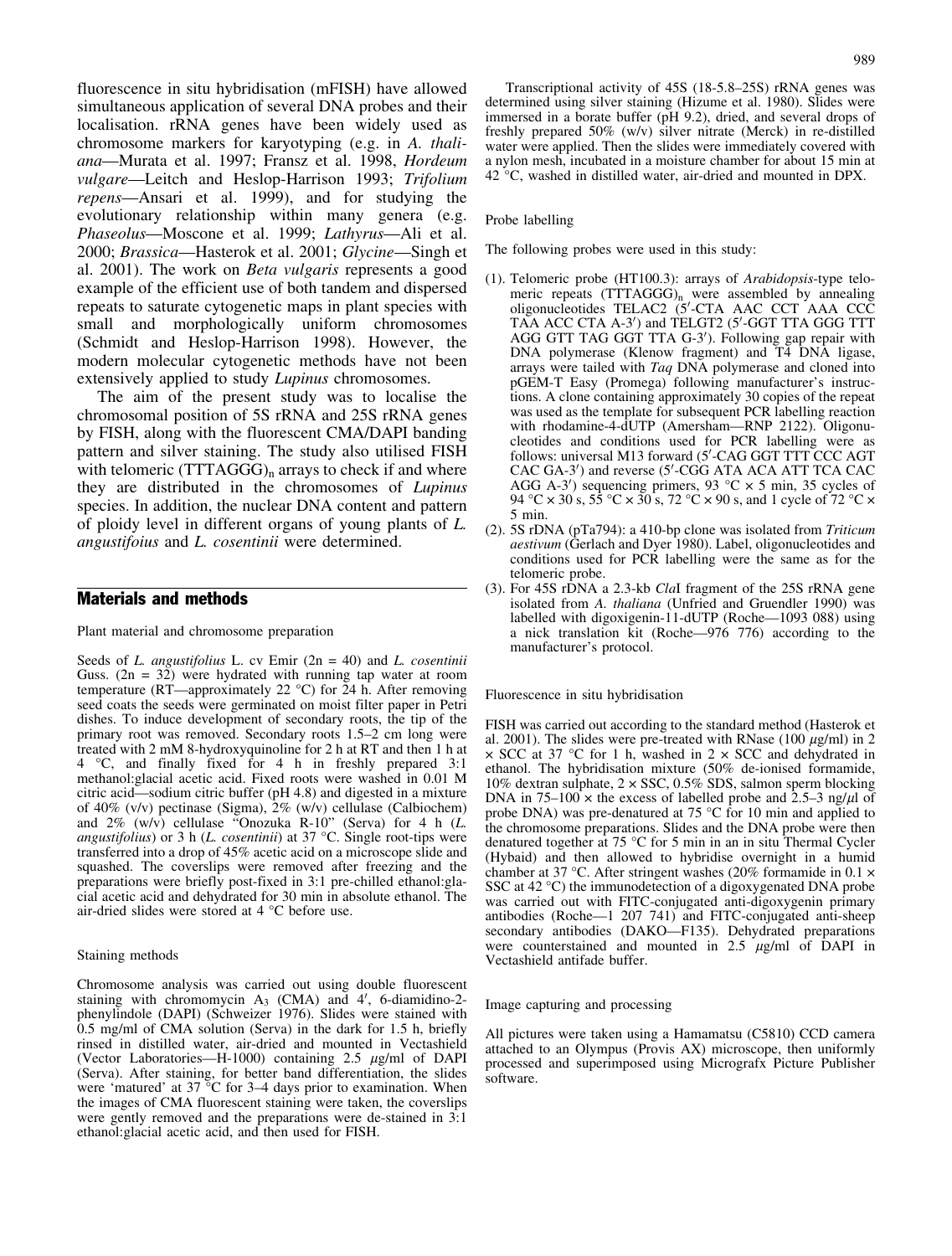## Flow cytometry

For flow cytometry analyses, suspensions of nuclei of both L. angustifolius and L. cosentinii were prepared from 4-day old seedlings grown on moist filter paper in Petri dishes or young plants grown in soil. Young leaves were used for measuring DNA content in absolute units. The seedlings were used to determine the ploidy pattern in different organs. The samples were individually chopped with a sharp razor blade in nuclei extraction buffer (Dolezel et al. 1998), filtered through a 30  $\mu$ m nylon sieve (Partec CellTrics) and stained. Nuclei were stained with DAPI for ploidy level determination and with PI (propidium iodide) for DNA content measurement. In both cases a Partec high-resolution DNA kit was used. For each sample at least 5,000 nuclei were analysed. Samples were measured with a DAKO Galaxy flow cytometer equipped with an HBO-100 mercury lamp and an air-cooled argon ion laser. A mercury lamp with the set of filters and mirrors (KG1, UG1, BG38, TK420, GG435) was used for DAPI-stained samples. The laser with an RG 590 filter and a TK 560 mirror was used for PI-stained nuclei.

Ploidy pattern was determined for ten individual plants from each species. Seedlings were divided into several parts corresponding to different organs: shoot tip with immature leaves, hypocotyl, cotyledons, upper part of root and root tip. Each part from each seedling was measured individually. The DNA content for each of the two species was calculated from three independent measurements of five plants. The nuclear DNA content of L. cosentinii was calculated using nuclei isolated from young leaves of Glycine max cv Polanka—2C DNA, 2.50 pg (Dolezel et al. 1994), and Lycopersicon esculentum cv Stupicke—2C DNA, 1.96 pg (Dolezel et al. 1992), as internal standards. G. max cv Polanka and L. cosentinii (2C 1.54 pg, estimated in this work) were used as the standards for measuring the DNA amount in L. angustifolius nuclei. The FloMax software processed data were plotted on a semilogarithmic (for ploidy pattern) and linear (for DNA content) scale. The value of the DNA content was estimated as an average of 30 measurements for each species.

## Results and discussion

## Genome size

Results presented for L. cosentinii and L. angustifolius enrich the list of *Lupinus* species with an estimated nuclear DNA content. Flow cytometric analysis of nuclear DNA content was done using two standards for each Lupinus species. The genome size of L. cosentinii calculated using L. esculentum cv Stupicke  $(2C = 1.96 \text{ pg})$ as an internal standard was  $1.51 \pm 0.04$  pg. When *G. max* cv Polanka  $(2C = 2.50 \text{ pg})$  was used as a standard this value was  $1.57 \pm 0.02$  pg, so we assume that the 2C DNA content in the L. *cosentinii* genome is  $1.54 \pm 0.04$  pg. We also used L. cosentinii and the value of its nuclear DNA content as a standard for the L. angustifolius genome-size calculation. The 2C DNA of L. angustifolius calculated on that basis was  $2.04 \pm 0.02$  pg. The second standard was as previously *G. max* and obtained a value of  $2.11 \pm 0.02$  pg. We assume that the genome size  $(2C)$  of L. angustifolius is therefore  $2.07 \pm 0.04$  pg.

L. cosentinii has a smaller genome than L. angustifolius which is directly correlated with the number of chromosomes, because an average DNA content of a single chromosome of L. cosentinii and L. angustifolius is similar and amounts to 0.048 pg and 0.051 pg respec-

tively. The nuclear DNA content of the investigated species is in a range of known data for other *Lupinus* species. Genome size determinated by propidium iodide flow cytometry ranged between 1.12 pg (2C) in *Lupinus* anatolicus and 2.36 pg (2C) in L. luteus (Obermayer et al. 1999).

Data presented in the Angiosperm C-values Database Query Results (http://www.rbgkew.org.uk/cvalues/ CvalServlet?querytype=2) includes the genome size of L. *angustifolius* ( $2C = 1.85$  pg), which is slightly different from results obtained in this work. This difference could be due to the different cultivars of L. *angustifolius* used for investigation, the different method of genome size estimation or, more likely, to the different standards selected for genome size calculation. There is no data for L. cosentinii in the above database.

#### Polyploidy pattern

Nuclear DNA amount is known to change from 2C to 4C during each cell cycle as a result of DNA replication, and then back to 2C again after mitosis. Somatic cells have an ability to modify the classical cell cycle and undergo DNA synthesis independently from mitosis. This partial cell cycle, called endoreduplication, leads to an increase of ploidy level resulting in mixoploid tissue. This phenomenon is common in most angiosperm plants and is under developmental regulation (Joubes and Chevalier 2000).

The pattern of endopolyploidization of two Lupinus species was determined by flow cytometric analysis of nuclei released from seedling tissues stained with DAPI. Different ploidy levels were observed in five selected parts of a seedling: root tip, differentiated part of root, hypocotyl, cotyledon and shoot tip (Fig. 1). In root and shoot tips mainly two peaks were distinguished, 2C and 4C corresponding to G1 and G2 cells in these meristematic tissues, while in other parts, especially in hypocotyls and cotyledons, more peaks were observed. It should be noted that in general the pattern of endoreduplication was very similar for both species although the participation of the particular peaks in the whole population of nuclei was slightly different. The highest level of ploidy was observed in cotyledons and reached 64C in L. cosentinii and 32C in L. *angustifolius*. This means that some cells of L. cosentinii have undergone more endocycles than in L. angustifolius. A very high level of polyploidy in cotyledons seems to be typical for seed storage organs (Larkins et al. 2001), which could be connected with high metabolic activity of the tissue.

The histograms (Fig. 1) indicated that the level of polyploidy was increasing with age of the tissue. In the root tip only 2C and 4C cells were seen. In the upper part of the root, where cell differentiation has already started, the peak corresponding to 8C nuclei appeared. In hypocotyls, an 8C peak was higher than in the root and additionally 16C nuclei were present. Of interest is the comparison of 2C and 4C nuclei proportion in both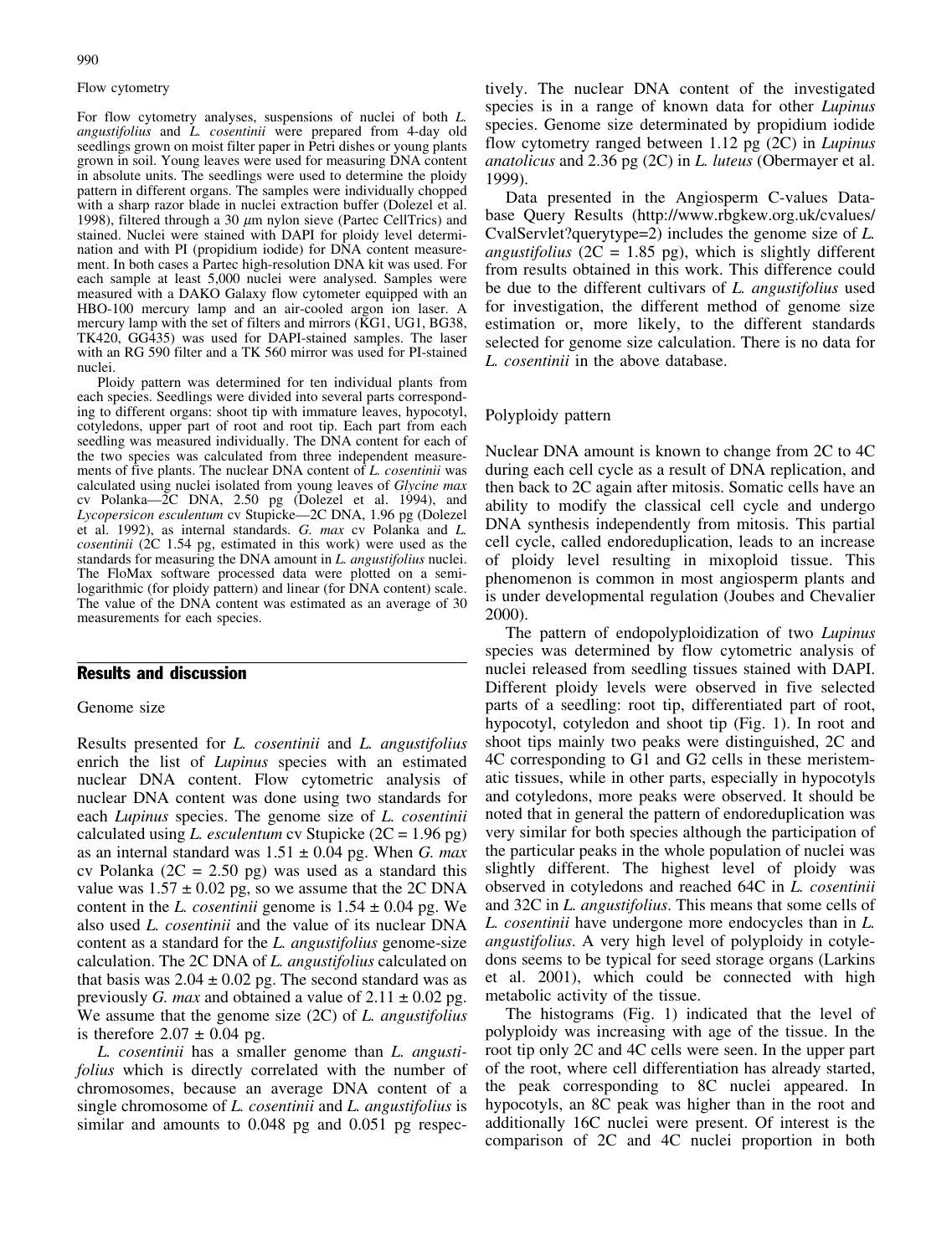Fig. 1 Flow cytometric analysis of endopolyploidy pattern in L. cosentinii and L. angustifolius seedlings. X-axis, intensity of fluorescence; Y-axis, number of nuclei



.<br>Na buo

meristematic tissues. In roots the highest peak corresponded to cells in G2 (4C) while in the shoots the highest was peak G1 (2C) and a small peak at the 8C level appeared. This small 8C peak probably came from young leaves that started differentiation. The characteristic

diploid level of the shoot meristem can be related to the prevention of genetic unstable germ line cells, originating from the shoot apical meristem tissue. This is in agreement with the results of investigations on A. thaliana

**114 BLK**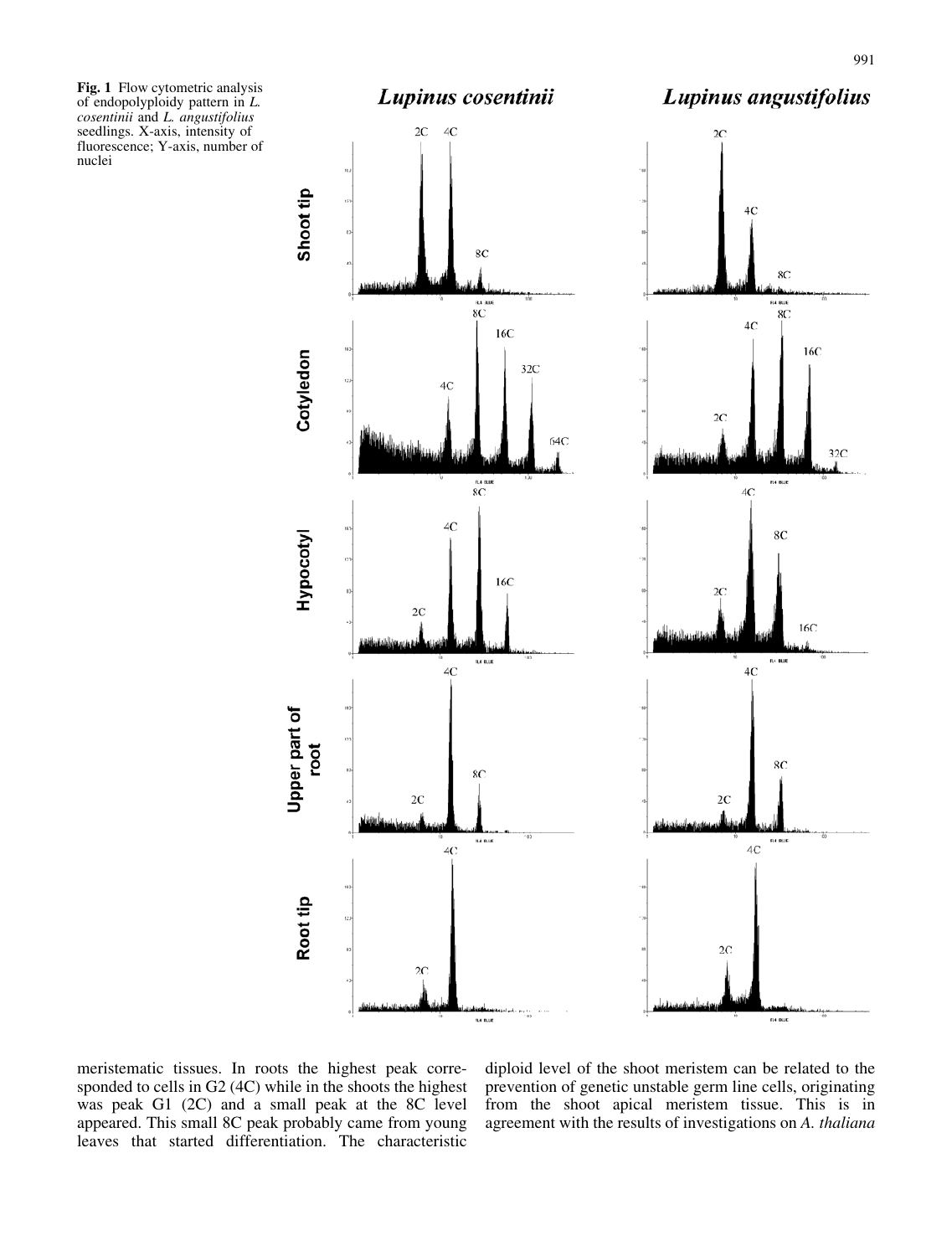The results of flow cytometric analysis of the ploidy level in the two Lupinus species showed that these species, like most angiosperms, are polysomatic types of plants. Endopolyploidization has been earlier reported for L. luteus (Sakowicz and Olszewska 1997) and L. albus (Le Gal et al. 1986), and the maximum of ploidy was similar, 64C and 32C, respectively. Analysis of endoreduplication during pod wall development in L. albus has also shown a maximum level of polyploidy as 32C (Lagunes-Espinoza et al. 2000). Similar patterns of endopolyploidy were also observed in Lycopersicon esculentum seedlings (Smulders et al. 1994), and Brassica rapa and Brassica oleracea plants (Kudo and Kimura 2001).

# Karyotype

Somatic metaphase chromosomes of  $L$ . angustifolius (2n = 40) and *L. cosentinii* ( $2n = 32$ ) are shown in Fig. 2. The chromosomes of both species are relatively small and morphologically uniform. Their length ranges from 0.6 to 1.3  $\mu$ m. Despite rather well defined centromeric regions, which are often visible as a negative DAPI band in the chromosomes of both species, the chromosome identification based on chromosome or arm lengths is very difficult. As in the genera Brassica (Hasterok and Maluszynska 2000a), Solanum (Srebrniak et al. 2002) and in other species with small chromosomes, morphometric analyses of *Lupinus* chromosomes allow only their rough classification into groups according to their centromere positions. An exact determination of homologous chromosomes was restricted to one pair of NOR chromosomes in each complement. These chromosomes can be easily recognised on the basis of the secondary constriction present in the short arm. All other chromosomes were unclassified and require additional landmarks.

# rRNA gene distribution and activity

The distribution of ribosomal RNA gene families, 5S and 25S, differed between the two investigated Lupinus species. Double FISH with rDNA probes to metaphase chromosomes showed that two types of rRNA genes were located on different chromosomes. The FISH of L. angustifolius chromosomes tagged 10 out of 40 chromosomes (Fig. 2A, G). One pair of chromosomes carried the 25S rRNA gene cluster, which occupied the large distal part of the short arm and fully distended the secondary constrictions of NOR chromosomes. All 5S rDNA sites of varying size were localised on the short arms of four pairs of chromosomes, and were distributed in either pericentric or distal parts of the relevant chromosome arm. One pair of 5S rDNA loci was significantly bigger than the others. The results obtained in this study contradict these reported by Naganowska and Zielinska (2002), who

observed only the biggest pair of 5S rDNA sites. The difference in a number of rDNA loci can be explained by intraspecific variation. Such variation has already been observed in some other species, for example in the genus *Brassica* (Kulak et al. 2002). Another explanation can be technical differences in the FISH procedure and image capturing, which can increase resolution and therefore allow visualisation of smaller hybridisation signals.

Contrary to L. angustifolius, FISH analysis of somatic chromosomes of L. cosentinii (Fig. 2D, H) revealed the presence of only two 5S rDNA sites and six 25S rDNA sites, which tagged 8 out of 32 chromosomes. The former are significant in size, indicating a high copy number in the locus and seem to occupy the terminal part of the long arm, whilst the latter display a polymorphism in size (Fig. 2H). The most distinct 25S rDNA hybridisation signals were these in the secondary constriction region of NOR chromosomes. Two other pairs of chromosomes bear significantly smaller 25S rDNA loci in their pericentric regions.

Differential staining of *L. angustifolius* chromosomes with chromomycin  $A_3$  (CMA, Fig. 2B), the fluorochrome which binds preferentially to G-C rich regions (Schweizer 1976), revealed the presence of two bright  $CMA<sup>+</sup>$  bands in secondary constriction regions, which closely correspond to the FISH signals utilising a 25S rDNA probe. This indicated that, as in many other plant genomes, e.g. Cucumis sativus (Hoshi et al. 1999), Solanum (Srebniak et al. 2002) and Brassica (Hasterok and Maluszynska 2000a), the regions occupied by genes for 18S-5.8S– 25S rRNA are the only large G-C rich blocks of chromatin in the L. angustifolius genome. Results of CMA staining and FISH signals with rDNA in the same metaphase plate of L. cosentinii (Fig. 2D, E) revealed the presence of eight bright CMA<sup>+</sup> bands. Six of them corresponded to the localisation of 25S rDNA hybridisation sites, while two further ones obviously overlapped with the signals of 5S rDNA, suggesting a G-C rich composition of these regions. This is a particularly interesting observation, which has so far probably not been reported for other plant species.

As was expected, the only pair of 25S rDNA loci in the L. angustifolius genome was transcriptionally active and gave positive results with silver staining (Fig. 2C). In the L. cosentinii genome the  $\text{Ag}^+$  bands were also limited to secondary constrictions only (Fig. 2F), which indicated that the two remaining pericentromeric pairs of 25S rDNA loci were either transcriptionally inactive or their expression was below detection. A similar situation was observed in the species of Brassica, where the only active 18S-5.8–25S rRNA genes were these at the secondary constrictions, whilst all others did not express possibly due to DNA methylation or other expression-regulating mechanisms (Hasterok and Maluszynska 2000b).

Ribosomal genes are housekeeping genes that occur in many copies per genome, and are present and express in each cell that contains a nucleolus, regardless of tissuetype and developmental stage (Maluszynska et al. 1998). The chromosomal distribution of rDNA has been exten-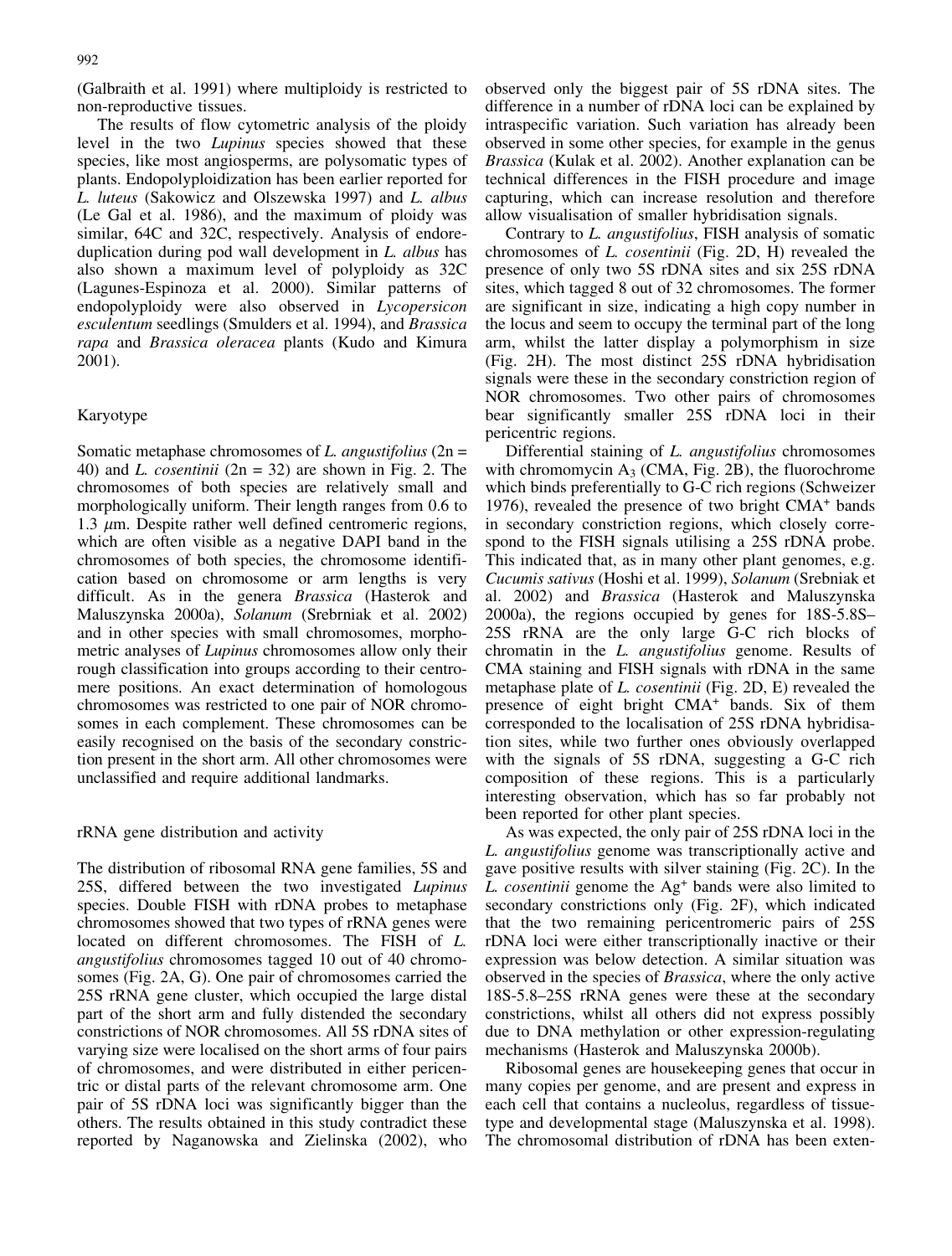

Fig. 2 Somatic metaphase chromosomes of L. angustifolius (A, B,  $C, G$ ) and *L. cosentinii* (D, E, F, H); A and D, localisation of rRNA genes by double-target fluorescence in situ hybridisation (FISH) of 5S rDNA (red) and 25S rDNA (green) probes; **B and E**, differential fluorescent staining with chromomycin A3, CMA<sup>+</sup> bands indicate large G-C rich regions of chromatin, arrows in (E) show CMA<sup>+</sup>

bands overlapping with 5S rDNA hybridisation sites; C and F, detection of active 18S-5.8S–25S rRNA genes by silver staining; D–E, FISH and CMA staining of the same chromosome complement; G–H, partial karyotype showing 25S rDNA and 5S rDNA carrying chromosomes. Bar =  $5 \mu m$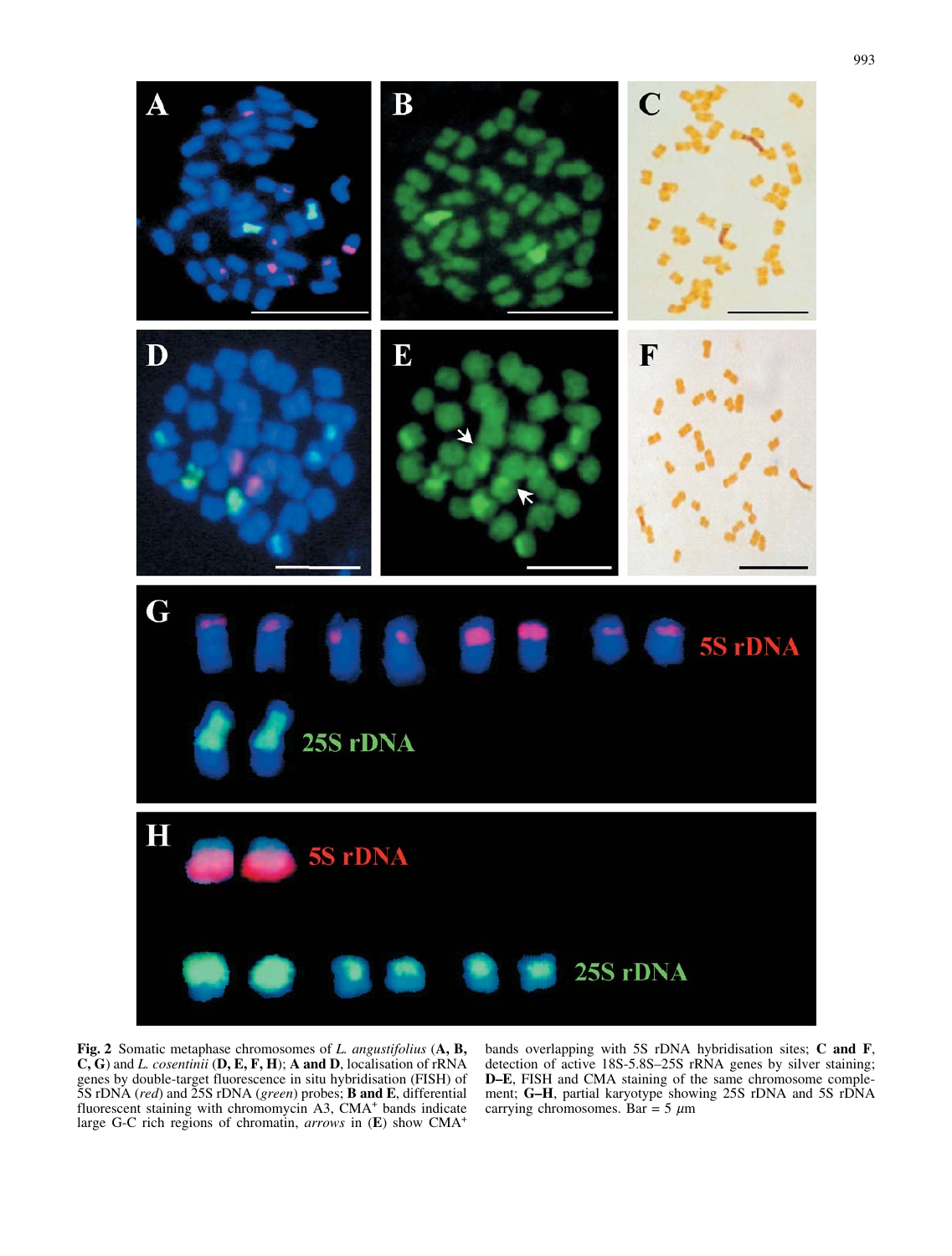

Fig. 3 Fluorescence in situ hybridisation of 5S rDNA (red) and 25S rDNA (green) probes to interphase nuclei of L. angustifolius (A) and L. cosentinii (B). Arrows in (B) indicate decondensed 'ribbon-

like' nucleolar organising region. The plant telomeric (TT- $TAGGG<sub>n</sub>$  probe hybridising to chromosomes of L. angustifolius (C) and *L. cosentinii* (D). Bar = 5  $\mu$ m

sively studied in vast number of plant species providing the information about the phylogeny of closely related taxa (e.g. Kitamura et al. 2001; Li et al. 2001; Raina et al. 2001; Singh 2001). Often rDNA localisation has been used in karyotyping as landmarks for chromosome identification (e.g. Moscone et al. 1999; Kulak et al. 2002). However, the efficiency of rDNA as chromosome markers highly depends on the number of rDNA loci in comparison with the total number of chromosomes in the complement, on their variation in size and their chromosomal distribution. In some plant species, such as *H*. vulgare (Leitch and Heslop-Harrison 1993), Pinus elliottii (Doudrick et al. 1995), A. thaliana (Murata et al. 1997) and some of the species of Brassica (Hasterok et al. 2001), simultaneous FISH with 5S and 25S rDNA probes has enabled the identification of all or many chromosomes in the complement. However, the results of this study (Fig. 2) show clearly that this was not the case for both studied species of Lupinus, where relatively low polymorphic loci of both types of rDNA allowed identification of only 25% of chromosomes in the genome, which is not efficient for karyotyping. Additional markers are required to identify chromosomes for karyotype construction or phylogenetic analysis.

The number and distribution of hybridisation sites after FISH with rDNA are useful not only for chromosome identification, but also in analysis of interphase nucleus structure. The position of chromosomes carrying rRNA genes can be determined in each stage of the cell cycle by FISH. The number of hybridisation sites in the nucleus can help to determine the ploidy level of the cell or even detect chromosome rearrangements. Figure 3A and B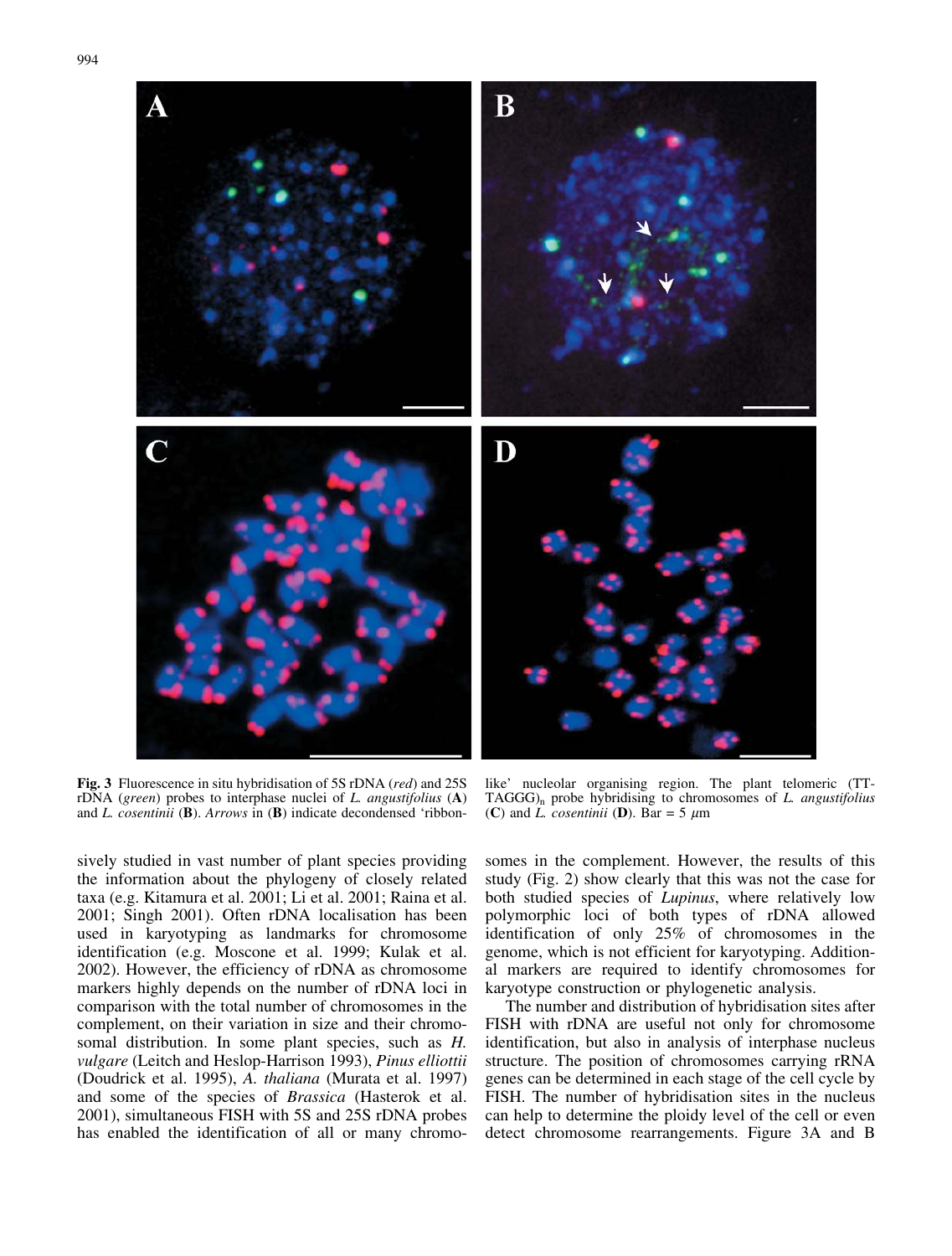shows the organisation of rRNA genes in interphase nuclei of root-tip cells of L. angustifolius and L. cosentinii. In both species the nucleolus is hardly visible as an unstained area within DAPI-stained chromatin. In the nuclei of L. angustifolius the number and size of 5S rDNA signals corresponded to those observed on the metaphase chromosomes (Fig. 3A). The number of 25S rDNA signals was consistently four, which was twice the number of sites observed on the chromosomes. This apparent discrepancy is most likely caused by the characteristic pattern of de-condensation of the nucleolar organising region in the interphase nucleus. The secondary constriction is highly de-condensed and therefore is almost or completely invisible, whilst the distal part of the short arm and the satellite were highly compact and appeared as two seemingly separate signals. In L. cosentinii interphase nuclei (Fig. 3B) the number of 5S rDNA and 25S rDNA signals usually reflects the number of respective loci in the metaphase chromosomes. In most nuclei four sites were compact and two others highly decondensed and could be seen as a dotted ribbon-like structure twisted in the nucleolus. The de-condensed status of rDNA can reflect its high activity, which has been reported for other species (Maluszynska and Heslop-Harrison 1991).

#### Distribution of telomeric arrays

The Arabidopsis-type telomeric repeat sequence (TRS) comprising the  $(TTTAGGG)_n$  motif is known to hybridise with chromosomes of numerous plant species, e.g. Secale cereale (Schwarzacher and Heslop-Harrison 1991), Crepis capillaris (Maluszynska and Schweizer 1993) and Vigna unguiculata (Galasso et al. 1995). However, there are some genera like Allium, Aloe, Nothoscordum and Tulbaghia (Fay and Chase 1996; Adams et al. 2000), in which chromosomes do not hybridise with  $(TTTAGGG)_n$ repeats and most-likely contain alternative telomeric sequences (Pich et al. 1996; Pich and Schubert 1998). Recently Weiss and Schertan (2002) reported the presence of vertebrate-like telomeric sequences at the ends of Aloe chromosomes.

In both species of Lupinus, FISH with TRS revealed distinct signals at termini of all chromosomes (Fig. 3C, D), but the size of the signals varied. This can be the result of a different number of repeats at the telomere of each arm, but the difference observed is too faint and inconsistent to be used as a landmark for chromosome identification. Similar variation was observed in rye chromosomes (Schwarzacher and Heslop-Harrison 1991). Chromosomal distribution of TRS was restricted exclusively to telomere regions, suggesting lack of chromosome fusions and translocations of terminal fragments in Lupinus genomes, while the non-telomeric distribution of these sequences was observed in the chromosomes of A. thaliana and Vicia faba (Richards et al. 1992; Schubert 1992).

Further identification of chromosomes and the development of cytogenetic analysis of Lupinus species will require chromosome-specific markers. A similar problem was solved with bacterial artificial chromosomes (BAC) in potato. The BACs were used as probes for FISH and a set of 12 clones specific for each chromosome was isolated (Dong et al. 2000). Also recently, Howell et al. (2002) successfully used BAC-FISH to identify individual chromosomes of B. oleracea.

Acknowledgements The authors thank Prof. Andrzej Legocki (Institute of Bioorganic Chemistry, Poznan, Poland) and Prof. Ewa Sawicka-Sienkiewicz (University of Agriculture, Wroclaw, Poland) for providing seeds of Lupinus species, Dr. Jaroslav Dolezel (Institute of Experimental Botany, Olomouc, Czech Republic) for valuable advice on flow cytometry measurement and providing seeds for DNA standards and Dr. Tim Langdon (University of Wales, Aberystwyth, UK) for providing telomeric sequences. The experiments conducted conformed to accepted practices in Poland.

## **References**

- Adams SP, Leitch IJ, Bennet MD, Leitch AR (2000) Aloe L., a second plant family without  $(TTTAGGG)_n$  telomeres. Chromosoma 109:201–205
- Ali HBM, Meister A, Schubert I (2000) DNA content, rDNA loci and DAPI bands reflect the phylogenetic distance between Lathyrus species. Genome 43:1027-1032
- Aïnouche A-K, Bayer RJ (1999) Phylogenetic relationships in Lupinus (Fabaceae: Papilionoideae) based on internal transcribed spacer sequences (ITS) of nuclear ribisomal DNA. Am J Bot 84:590–607
- Ansari HA, Ellison NW, Reader SM, Badaeva ED, Friebe B, Miller TE, Williams WM (1999) Molecular cytogenetic organization of 5S and 18S-16S rDNA loci in white clover (Trifolium repens L.) and related species. Ann Bot 83:199–206
- Dolezel J, Sgorbati S, Lucretti S (1992) Comparison of three DNA fluorochromes for flow cytometric estimation of nuclear DNA content in plants. Physiol Plant 85:625–631
- Dolezel J, Dolezelova M, Novak FJ (1994) Flow cytometric estimation of nuclear DNA amount in diploid bananas (Musa acuminata and M. balbisiana. Biol Plant 36:351–357
- Dolezel J, Greilhuber J, Lucretti S, Meister A, Lysak MA, Nardi L, Obermayer R (1998) Plant genome size estimation by flow cytometry: inter-laboratory comparison. Ann Bot 82:17–26
- Dong F, Song J, Naess SK, Helgeson JP, Gebhardt C, Jiang J (2000) Development and application of a set of chromosomespecific cytogenetic DNA markers in potato. Theor Appl Genet 101:1001–1007
- Doudrick RL, Heslop-Harrison JS, Nelson CD, Schmidt T, Nance WL, Schwarzacher T (1995) Karyotype of slash pine (Pinus elliottii var. elliottii) using patterns of fluorescence in situ hybridisation and fluorochrome banding. J Hered 86:286–296
- Fay MF, Chase MW (1996) Resurrection of Themidaceae for the Brodiaea alliance and re-circumscription of Alliaceae, Amaryllidaceae and Agapanthoideae. Taxon 45:441–451
- Fransz P, Armstrong S, Alonso-Blanco C, Fisher TC, Torres-Ruiz R, Jones G (1998) Cytogenetics for the model system Arabidopsis thaliana. Plant J 13:867–876
- Galasso I, Schmidt T, Pignone D, Heslop-Harrison JS (1995) The molecular cytogenetics of Vigna unguiculata (L.) Walp: the physical organization and characterization of 18S-5.8S–25S rRNA genes, 5S rRNA genes, telomere-like sequences, and a family of centromeric repetitive DNA sequences. Theor Appl Genet 91:928–935
- Galbraith DW, Harkins KR, Knapp S (1991) Systemic endopolyploidy in Arabidopsis thaliana. Plant Physiol 96:985–989